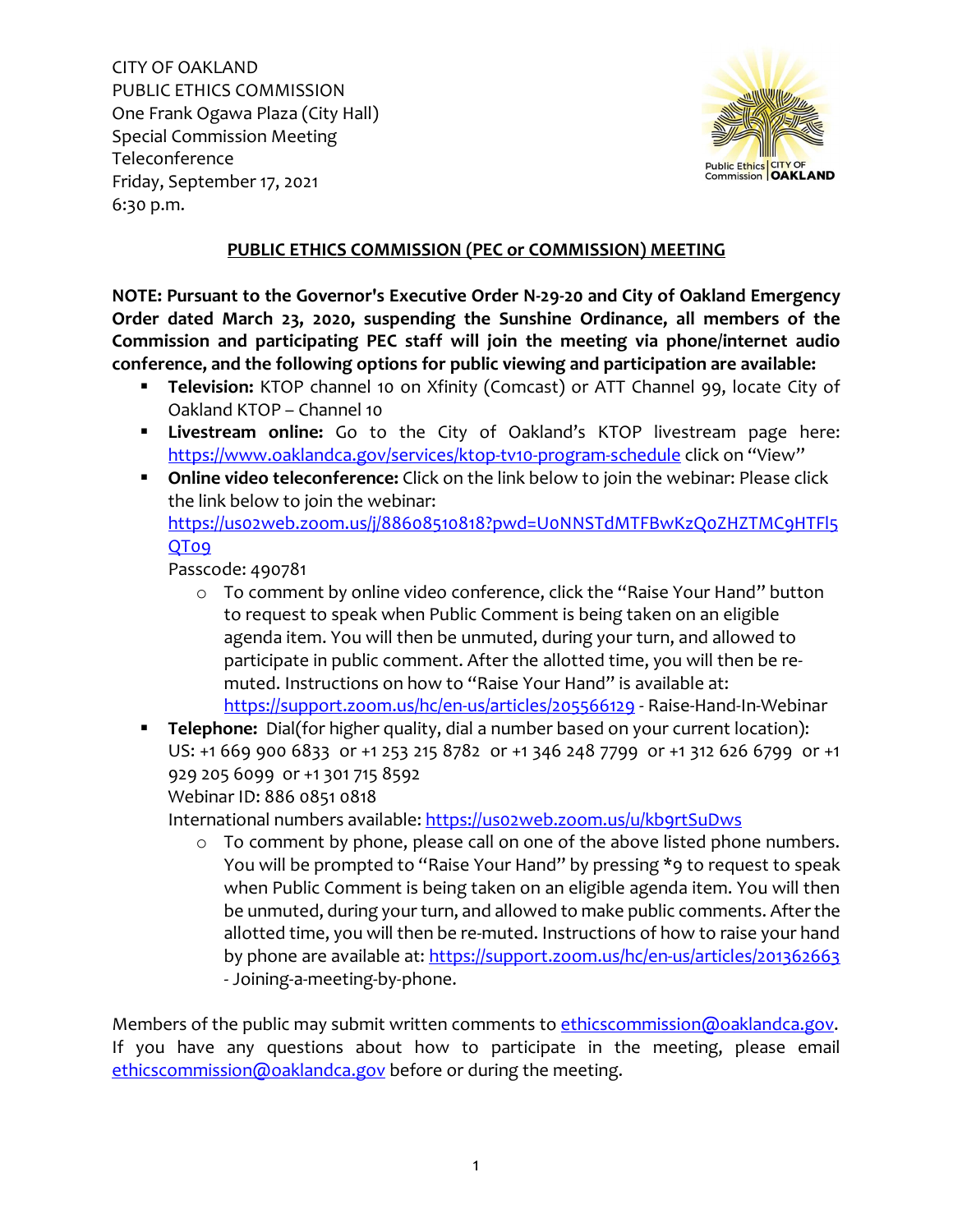

Commissioners: Michael MacDonald (Chair), Jerett Yan (Vice-Chair), Avi Klein, Jessica Leavitt, Ryan Micik, Arvon Perteet, and Joseph Tuman

Commission Staff to attend: Whitney Barazoto, Executive Director; Suzanne Doran, Lead Analyst – Civic Technology and Engagement; Kellie Johnson, Enforcement Chief; Ana Lara-Franco, Commission Assistant; Simon Russell, Investigator

City Attorney Staff: Trish Shafie, Deputy City Attorney

## **PUBLIC ETHICS COMMISSION SPECIAL MEETING AGENDA**

- **Roll Call and Determination of Quorum.**
- **Staff and Commission Announcements.**
- **Open Forum.**

## **ACTION ITEMS**

*In the Matter of Thomas Espinosa* **(Case No. 16-14)** In 2016, the Commission opened a proactive investigation into allegations that Thomas Espinosa violated the Oakland Government Ethics Act by engaging in a bribery or *quid pro quo* scheme. Commission staff's investigation found that between January 1, 2015, and September 15, 2016, Respondent committed 47 violations of the Oakland Government Ethics Act, including the following: soliciting and receiving bribes; making, and seeking to use his official position to influence, governmental decisions in which he had a disqualifying financial interest; misusing City resources for personal financial gain; misusing his City position to induce/coerce others to provide him with economic gain, and; failing to report significant income from individuals with matters before him as a City building inspector. In November 2018, the Public Ethics Commission found probable cause that Espinosa violated the Government Ethics Act and set the matter to a Hearing, which was held on April 27, 2021. Following the hearing, the hearing officer submitted to the Commission a report of factual and legal findings with penalty recommendations. The Commission discussed penalty options at its public meeting on June 7, 2021, and again on June 30, 2021. The Commission asked staff to reschedule the item to September to discuss Respondent's claims of medical impairment and the Commission's due process obligations in such cases. At the September 17, 2021, meeting, the Commission will review the matter and may make a final determination of a penalty in this case.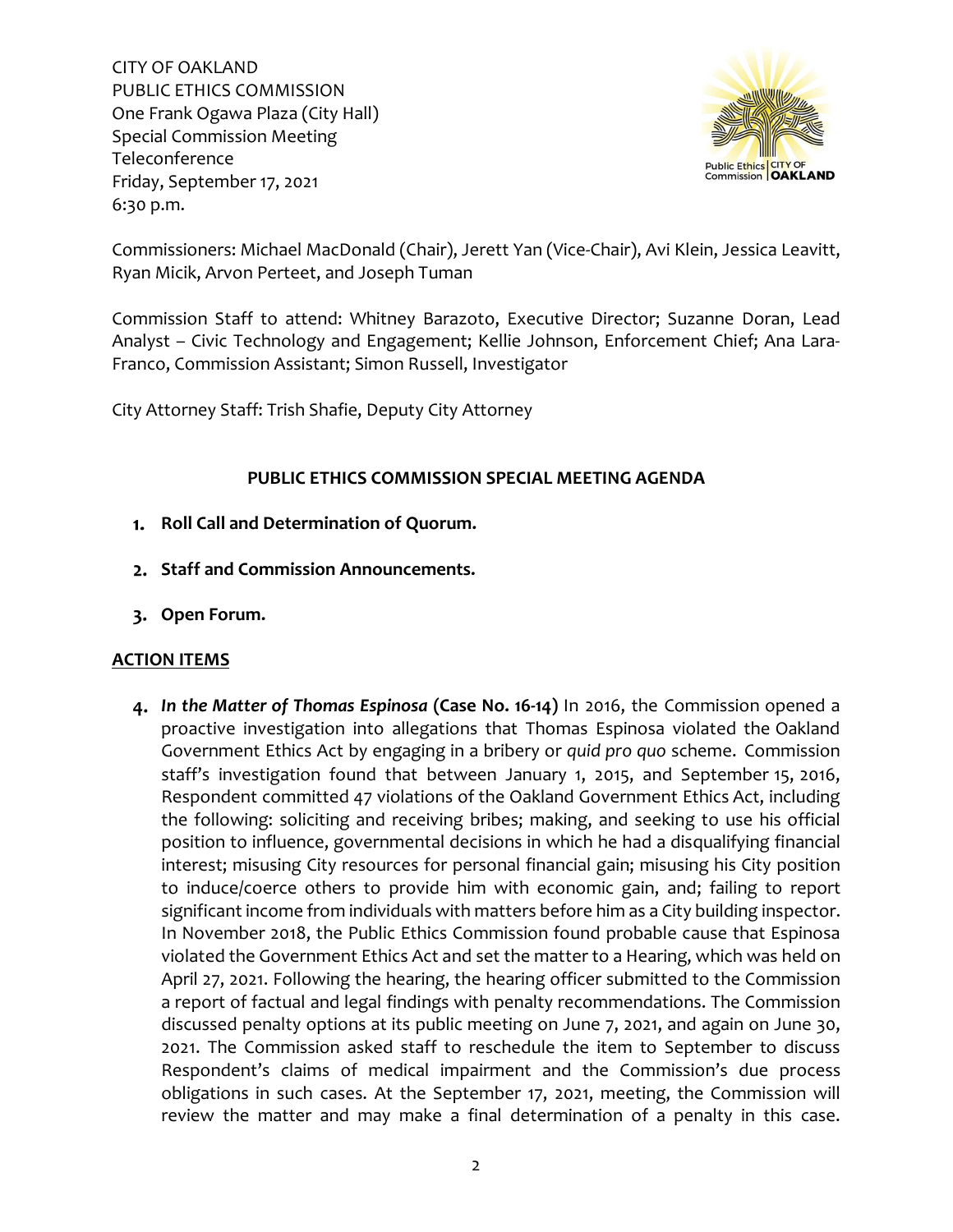

[\(Executive Director](https://cao-94612.s3.amazonaws.com/documents/4-ED-Memorandum.pdf) Memorandum, [Hearing Officer's Supplemental Report,](https://cao-94612.s3.amazonaws.com/documents/4a-Hearing-Officer%E2%80%99s-Supplemental-Report_Redacted_2021-09-08-173640_xnbs.pdf) [City](https://cao-94612.s3.amazonaws.com/documents/4b-City-Attorney-Memorandum.pdf)  [Attorney Memorandum,](https://cao-94612.s3.amazonaws.com/documents/4b-City-Attorney-Memorandum.pdf) [Complaint Procedures\)](https://cao-94612.s3.amazonaws.com/documents/4c-PEC-Complaint-Procedures.pdf)

- a. This is a continuance of the Commission's discussion from the Commission's **June 30, 2021, PEC meeting**, which included the following documents:
	- i. [Staff Memorandum](https://cao-94612.s3.amazonaws.com/documents/i-Staff-Memorandum-and-Penalty-Options.pdf) Penalty Options
	- ii. [Spreadsheet of Counts and Available Penalties](https://cao-94612.s3.amazonaws.com/documents/ii-Espinosa-Penalties-Spreadsheet-2021-Excel-Formatted-for-PDF.pdf)
	- iii. [Public Ethics Commission Penalty Guidelines](https://cao-94612.s3.amazonaws.com/documents/iii-Enforcement-Penalty-Guideline-effective-11.5.18.pdf)
	- iv. [List of Past Fines for GEA Provisions at Issue in Case No. 16-14](https://cao-94612.s3.amazonaws.com/documents/iv-PEC-LIST-OF-PAST-PENALTIES-IMPOSED-ON-OAKLAND-GOVERNMENT-ETHICS-ACT-VIOLATIONS-2021.pdf)
- b. The original hearing documents also may be consulted from the Commission's **June 7, 2021, PEC meeting**, including the following:
	- i. Staff Memorandum [Post-Hearing Recommendation](https://cao-94612.s3.amazonaws.com/documents/Item-6a-Staff-Memorandum-16-14.pdf)
	- ii. [Hearing Officer's Recommendation](https://cao-94612.s3.amazonaws.com/documents/Item-6b-Hearing-Officers-Recommendation-and-Exhibits-A-C.pdf) and Exhibits A-C (Complainant's [Hearing Brief, Declaration of Public Ethics Investigator, And Evidence](https://cao-94612.s3.amazonaws.com/documents/Item-6b-Hearing-Officers-Recommendation-and-Exhibits-A-C.pdf)  [Exhibit List\)](https://cao-94612.s3.amazonaws.com/documents/Item-6b-Hearing-Officers-Recommendation-and-Exhibits-A-C.pdf)
	- iii. Exhibit C [Evidence Exhibits](https://cao-94612.s3.amazonaws.com/documents/Item-6c-Evidence-Exhibits-1-157.pdf) 1-157

The meeting will adjourn upon the completion of the Commission's business.

A member of the public may speak on any item appearing on the agenda. All speakers will be allotted a maximum of three minutes unless the Chairperson allocates additional time.

Should you have questions or concerns regarding this agenda, or wish to review any agendarelated materials, please contact the Public Ethics Commission at (510) 238-3593 or visit our webpage at [www.oaklandca.gov/pec.](http://www.oaklandca.gov/pec)

Litatur Baran

9/8/2021

Approved for Distribution **Date** 



This meeting location is wheelchair accessible. Do you need an ASL, Cantonese, Mandarin or Spanish interpreter or other assistance to participate? Please email